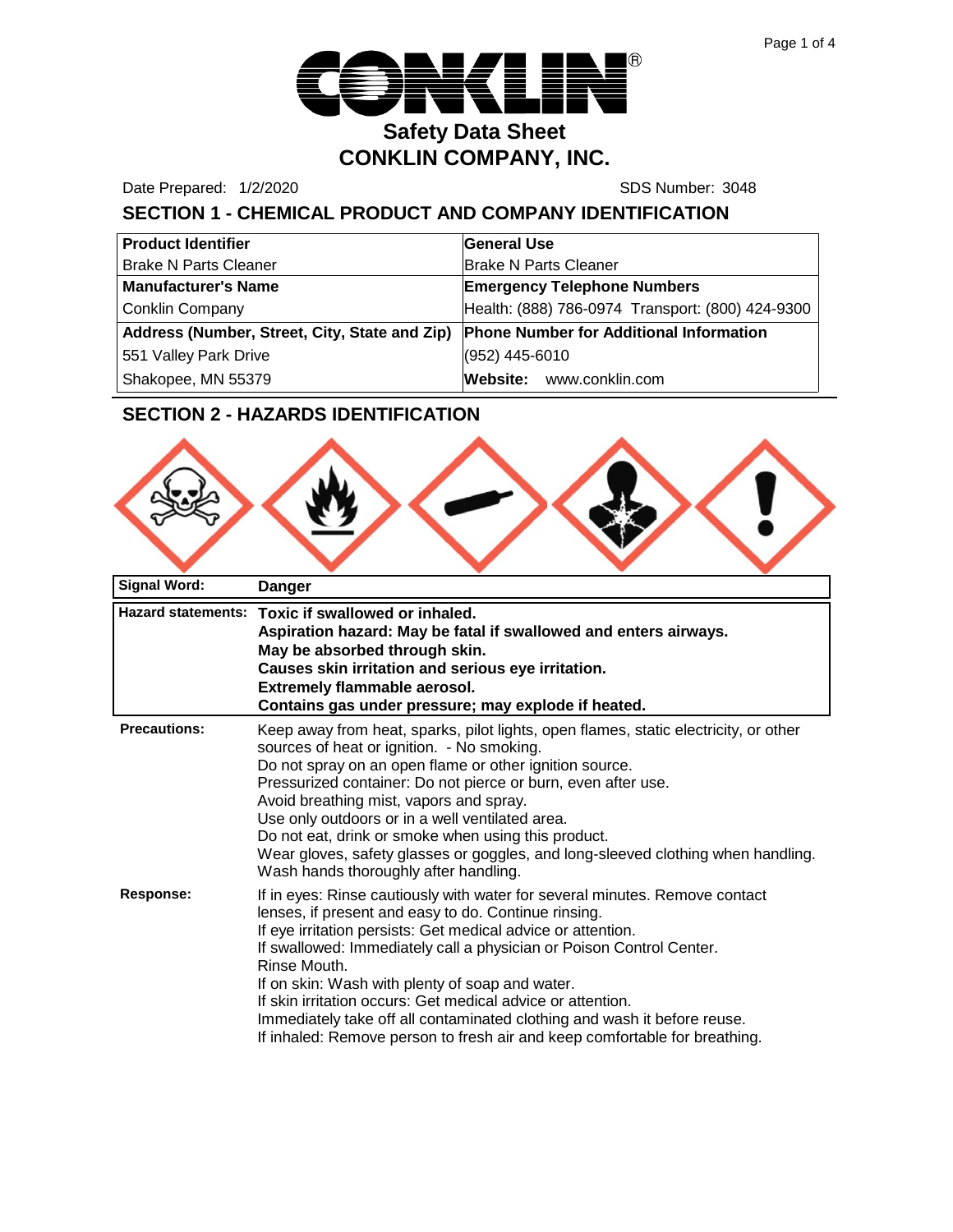#### **Potential Health Effects, Based on Individual Components (May Vary Among Individuals)**

| Eye:       | Will cause eye irritation. Compressed liquid may cause freeze-burns.                                                                                                                                                                                 |
|------------|------------------------------------------------------------------------------------------------------------------------------------------------------------------------------------------------------------------------------------------------------|
| Skin:      | INJECTION INJURY WARNING: Injection into or under the skin, or into any<br>part of the body, of oils, greases, or other petroleum products can have serious<br>health consequences. See Section 4 - First Aid Measures for important<br>information. |
| Ingestion: | No irritation expected if used as intended.                                                                                                                                                                                                          |

May cause moderate irritation to mouth, throat, and stomach, along with nausea and vomiting.

**Inhalation:** Asphyxiant. Prolonged exposure may cause nausea, dizziness, headaches at low concentrations. Aspiration into lungs may cause chemical pneumonia.

Causes damage to Cardiovascular System, Central Nervous System, Eyes, Respiratory System, and Skin through prolonged or repeated exposure.

#### **Medical conditions aggravated by exposure:**

Chronic health effects are not expected if proper personal safety and hygiene is observed. Preexisting skin disorders may be aggravated by repeated or prolonged exposure to this product.

**Chronic effect** See Section 15 for California Proposition 65 information.

### **SECTION 3 - COMPOSITION/INFORMATION ON INGREDIENTS**

| Component      | <b>CAS Number</b> | Percent by Weight |
|----------------|-------------------|-------------------|
| Acetone        | 67-64-1           | 40% to 50%        |
| Heptane        | 142-82-5          | 40% to 50%        |
| Carbon Dioxide | 124-38-9          | 1% to 5%          |
| .              |                   |                   |

See Section 8 for exposure guidelines.

## **SECTION 4 - FIRST AID MEASURES**

**EYES:** Immediately flush the contaminated eye(s) with clean, lukewarm, gently flowing water for 15-20 minutes, while holding the eyelid(s) open. If a contact lens is present, DO NOT delay irrigation or attempt to remove the lens until after flushing is complete. Take care not to rinse contaminated water into the unaffected eye or onto the face. Immediately obtain medical attention.

**SKIN:** As quickly as possible, remove contaminated clothing, shoes, and leather goods (e.g. watchbands, belts). Store contaminated clothing in a manner to prevent spontaneous combustion.

**INGESTION:** Never give anything by mouth to a victim who is rapidly losing consciousness, is unconscious, or is convulsing. Have victim rinse mouth thoroughly with water. Do NOT induce vomiting. Have victim drink a glass of water (2 to 8 ounces or 60 to 240 mL). Immediately obtain medical attention.

**INHALATION:** If symptoms are experienced, remove source of contamination or move victim to fresh air. Obtain medical advice.

## **SECTION 5 - FIRE FIGHTING MEASURES**

#### **FLASH POINT:** -18°C

**EXINGUISHING MEDIA:** Foam, dry chemical, CO2.

**SPECIAL FIRE FIGHTING PROCEDURES:** Aerosol containers may explode when heated. Limit use of water spray to cool containers and to protect personnel. Water may not be effective to extinguish a fire involving this material. Vapors are heavier than air and may be ignited after traveling considerable distances, causing flashback or explosion.Firefighters should use approved self-contained breathing apparatus and full turn-out (Bunker) gear when fighting fires involving chemicals, to protect against possible toxic fumes or vapors. Cool and use caution when approaching fire-exposed containers.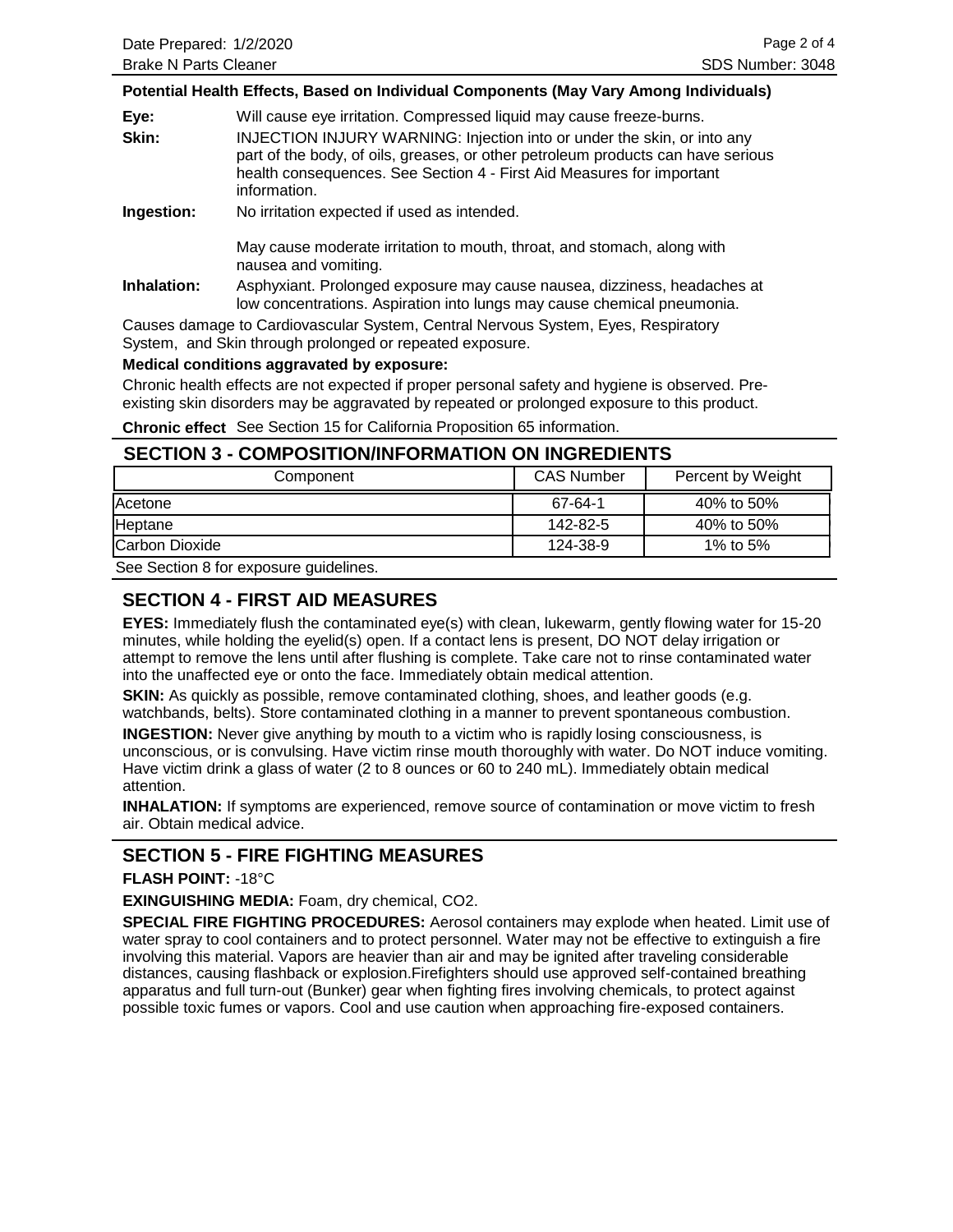# **SECTION 6 - ACCIDENTAL RELEASE MEASURES**

**SPILL OR LEAK PROCEDURE:** Use personal protection recommended in Section 8. Remove all sources of ignition, including sparks and static electricity. Use non-sparking, explosion-proof tools and equipment. Do not vacuum. Ventilate area thoroughly. Stay upwind. Isolate area from unprotected personnel. Dike to prevent spill from spreading. Collect with compatible absorbent material and place in metal container with tight fitting cover. Floor may be slippery - use care and clean thoroughly. Keep out of sewer, septic system, ground water, and open waters. Notify federal, state and local authorities, as applicable.

## **SECTION 7 - HANDLING AND STORAGE**

### **STORAGE TEMPERATURE:**<50°C

**HANDLING AND STORAGE PRECAUTIONS:** Use personal protection recommended in Section 8. Do not cut, weld, drill, or otherwise expose empty or full containers to heat, sparks, pilot lights, open flames, static electricity, or other sources of heat or ignition. Open containers slowly in case of pressure accumulation. Bond and ground containers and equipment during transfer. Vapors are/may be heavier than air and may cause ignition away from storage or handling location. Use non-sparking tools. Protect from direct sunlight. Store in dry, cool, ventilated area in tightly closed containers out of the reach of children. Do not store on side. Avoid creasing or impacting container sidewalls. Empty containers may be hazardous. Do not eat, drink, or smoke in chemical use or storage areas. Wash hands after handling and before eating, drinking, or smoking. Do not rub eyes with soiled hands. See Section 10 for metals or other materials to avoid.

# **SECTION 8 - PERSONAL PROTECTION/EXPOSURE CONTROLS**

**ENGINEERING CONTROLS:** Provide sufficient general and local explosion-proof exhaust ventilation to maintain safe exposure levels. Take measures to minimize exposure. Provide a source of clean water for flushing eyes and skin.

**EYE PROTECTION REQUIREMENTS:** Use ANSI-approved eye protection (e.g. safety glasses, goggles), as required by work conditions.

**SKIN PROTECTION REQUIREMENTS:** Use chemical and liquid-resistant gloves, clothing, and boots to prevent skin contact, as required by work conditions. Launder clothing before reuse.

**RESPIRATORY PROTECTION:** To protect against inhalation, a NIOSH-approved air-purifying respirator with organic vapor cartridges and dust/mist pre-filters may be permissible. Use a dust/mist filter or pre-filter if spraying.

## **AIRBORNE EXPOSURE LIMITS**

| <b>Components</b> | <b>OSHA</b><br><b>PEL/TWA</b>     | <b>ACGIH</b><br><b>TLV/TWA</b> | <b>STEL</b>                      |
|-------------------|-----------------------------------|--------------------------------|----------------------------------|
| Acetone           | 750 ppm (1800 mg/m <sup>3</sup> ) | TWA: 500 ppm                   | 1000 ppm $(2400 \text{ mg/m}^3)$ |

Definitions:

= Permissible Exposure Limit PEL

Threshold Limit Value = TLV

 $TWA = Time-weighted average (8 hour day)$ 

- $STEL = Short term exposure limit (15 minutes), no more than 60 min/day$
- Ceiling (not to be exceeded under any condition) = (c)
- Skin = (s)

## **SECTION 9 - PHYSICAL AND CHEMICAL PROPERTIES**

| Physical Form: Aerosol   |                        | Solubility in Water:                       | Negligible    |
|--------------------------|------------------------|--------------------------------------------|---------------|
| Color:                   | <b>Clear Colorless</b> | Specific Gravity (Water = $1$ ):           | $0.77 - 0.81$ |
| Odor:                    | Solvent Odor           | Evaporation Rate (Butyl Acetate = 1): $>1$ |               |
| Boiling Range: 55-100 °C |                        | Vapor Pressure (mm Hg):                    | $80 - 100$    |
| pH:                      | Not available          | Vapor Density ( $Air = 1$ ):               | Not available |
| VOC:                     | 45.0% by weight        |                                            |               |